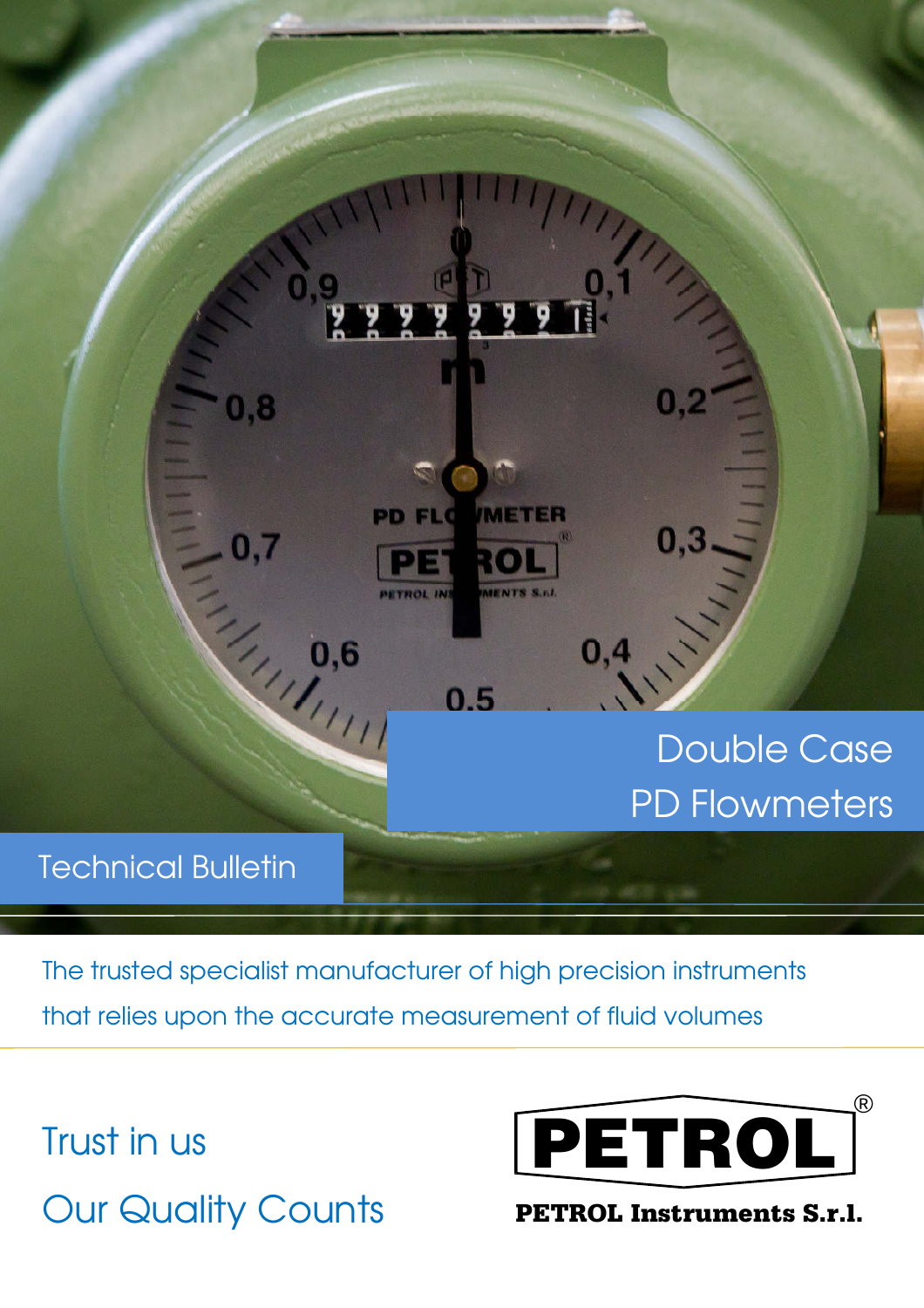## PD Flowmeters since 1970

# Double Case PD Flowmeters

### **Main Features**

ı

- **Excellent Accuracy and Repeatability:** Accuracy :  $\pm$  0,15% for fiscal applications and  $\pm$  0,5% for general purpose. Repeatability: ± 0,02%.
- **Low Pressure Drop:** The straight-through path and floating rotor design create a very low pressure drop at maximum flow.
- **Production Line:**

Flange size:  $1'' \div 16''$ ; Max. Flow rate: 2.000 m3/h Max. pressure: 150 bar; Max. temperature: 250 °C. Max. Viscosity: 50.000 cP.

- **Materials of Construction:** A broad range of materials are available to meet customer application requirements.
- **Floating Type Rotors:** Rotors never touch each other but are synchronized by timing gears mounted outside the measuring chamber. Rotors are not therefore subject to wear and PD flowmeter does not need re-calibration with time due to wearing.
- **Magnetic transmission**: sealing between the wetted parts and the dry parts of the PD flowmeter is of static type, and this fully guarantees against any leakage of the flowing liquid.
- **Wide Range of Accessories:** A complete line of accessories are available to meet a broad range of applications. Intrinsically safe and explosion proof versions available.
- **Conformity with International Standards:** PED, ATEX, OIML R117, ISO 9001, ISO 14001, IP/NEMA.
- **International Approvals for Fiscal Applications:** Indonesian Approval (MIGAS), Russian Approval, Nigerian Approval (DPR), Chinese Approval (PAC), Hellenic Metrological Approval, Malaysian Approval (NMIM/SIRIM), Kazakhstan Approval, MID Certified as component for use within a measuring system as agreed within WELMEC.





### **Main Benefits**

j

- **Compact Design:** No upstream or downstream pipe lengths are necessary.
- **Long Service Life:** The rotors never touch each other nor they touch the other parts composing the "base volume" therefore they are not subject to wear. Plus the magnetic transmission of the rotors movement eliminates the maintenance and product leakage associated with a mechanical linkage method.
- **Double Case Construction:** Measuring Unit can be removed without dismounting the entire PD flowmeter from the line and may be maintained as well as functionally rechecked independently from outer housing.
- **Highest Performance on Viscous Products:** Recommended for Crude Oil Custody Transfer Applications.
- **Possibility to use it without power supply:** Suitable for any application.
- **Direct reading of the volume:** Excellent accuracy and repeatability.
- **Flexibility to customer needs:** Customized solutions
- **No Special Tools and No Skilled Person Required:** Easier Maintenance.
- ✓ **Not subject to air hammer effect and slug damages:**  Longer life.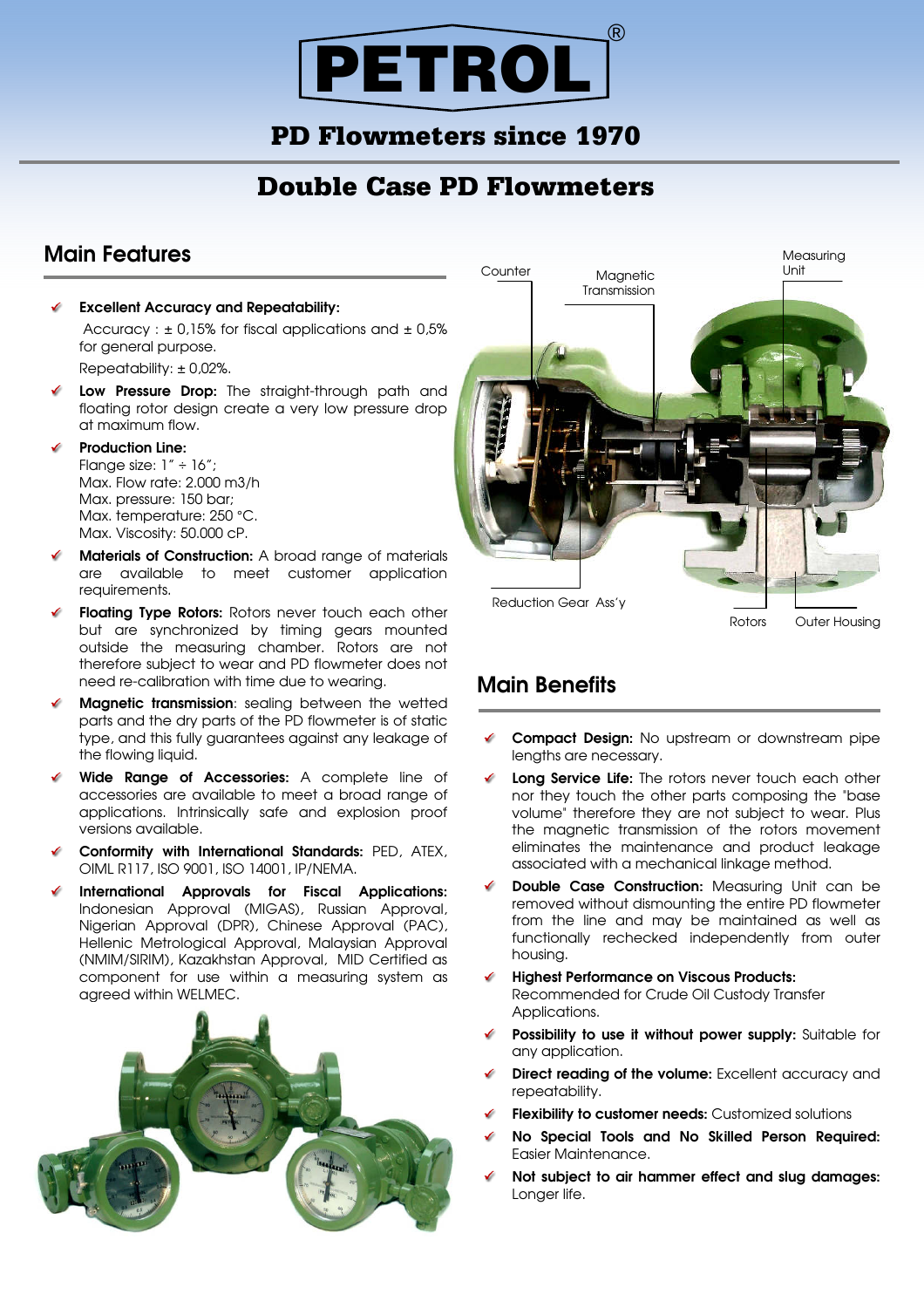## PD Flowmeters since 1970

# Double Case PD Flowmeters

### **Operating Principle**

**Accuracy (%)**

Accuracy (%)

The two rotors, engineered and manufactured in such a way they never touch each other nor the measuring unit components, are alternatively driven by the timing gears coupled on rotor shafts just outside the measuring chamber.

As shown in the operating scheme, the liquid flowing inside the PD flowmeter pushes the rotor on the right , which is in condition of unbalanced pressure, to rotate clockwise; contemporarily the rotor on the left, being driven by the timing gears, is forced to rotate counter clockwise.

After a 90° rotation, the rotors are in a reciprocal position when compared to the initial one and therefore it is the rotor on the left which, pushed from the liquid, rotates counter clockwise driving, through the timing gears, the rotor on the right. During these operating cycles, the volume generated between the rotors and the components of the measuring chamber determine the "base volume" of the instrument.

A complete rotors' rotation generates four "base volumes". By transmitting the number of rotors' rotations to the register the volume flown through the PD flowmeters is displayed.

**Characteristic Curves** 

**Flow rate (%)**





**Pressure drop (bar)**

ennsse

drop (bar)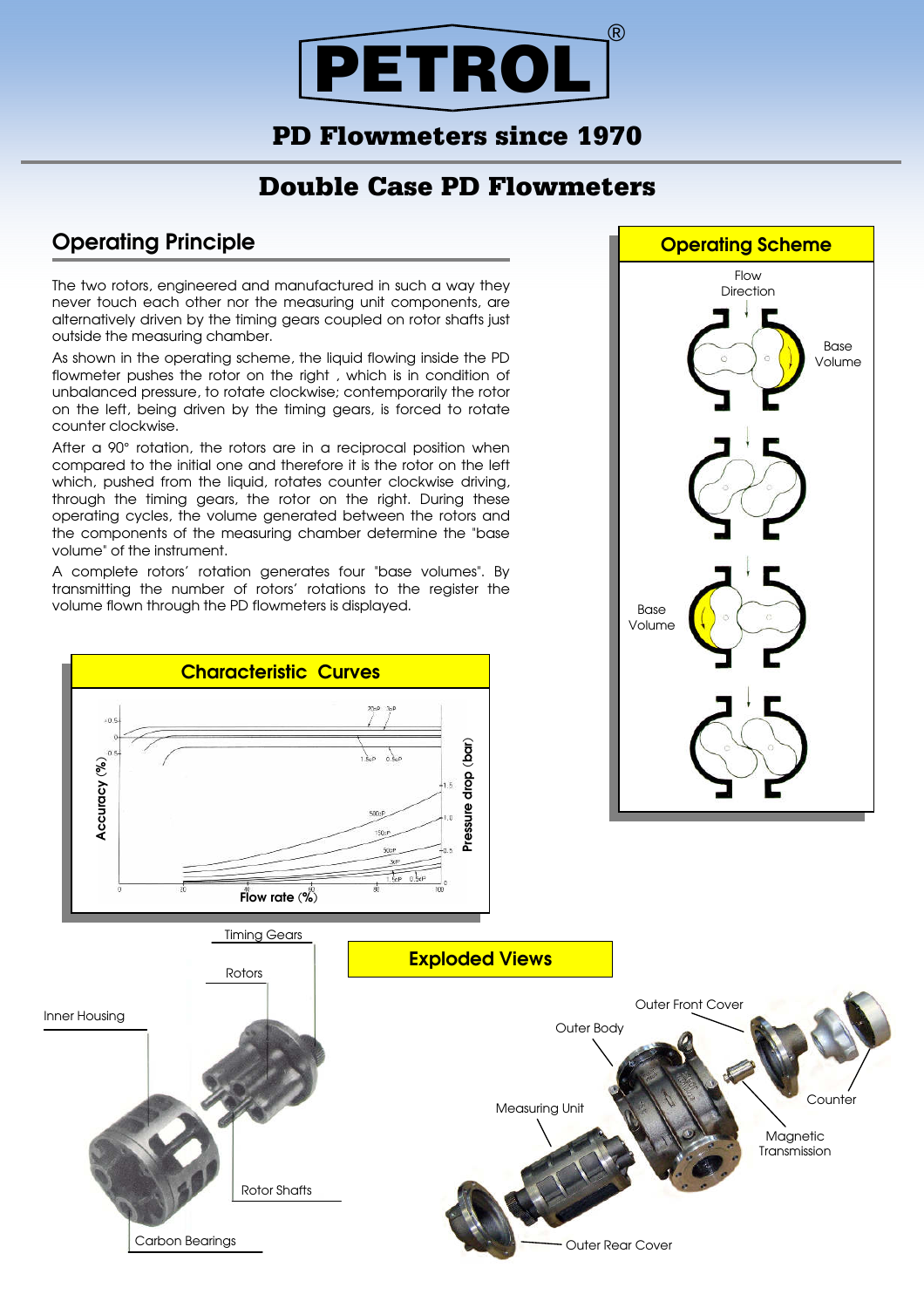PD Flowmeters since 1970

# Double Case PD Flowmeters

### **How to select:**

#### **Pd Flowmeter Type**

- **F** standard
- **FJ jacketed**

#### **Max Operating Pressure**

(See table)

#### **Pd Flowmeter Model**

From the table "flow rate ranges" select the PD flowmeter model more suitable for the specific needs with reference to the type of liquid to be metered and to its operating viscosity.

#### **Counter**

From the table "counters" select the model more suitable for the specific needs.

For eventual accessories add the following letters:

**P** for electric pulse transmitter;

**N** for pneumatic pulse transmitter;

**T** for automatic temperature compensator.

For operating temperatures above 100 °C the PD flowmeter is equipped with

mod. AK-x air-fin cooler. Adaptors to incline the counter by 45° or 90° are also available.

#### **Construction Materials**

See below "tables".

PD flowmeters in plastic materials (Moplen and PVC) are available on request.

| FA 24 - 12 - F8 | <b>Identification Code</b>                             |  |  |  |  |  |
|-----------------|--------------------------------------------------------|--|--|--|--|--|
|                 | <b>F</b> PD flowmeter type<br>A Max operating pressure |  |  |  |  |  |
|                 | 24 PD flowmeter model<br>12 Counter model              |  |  |  |  |  |
|                 | Outer housing materials<br>Measuring unit materials    |  |  |  |  |  |

| <b>Counters</b> |                                                                                                                                                                                                                                                          |  |  |  |  |  |  |
|-----------------|----------------------------------------------------------------------------------------------------------------------------------------------------------------------------------------------------------------------------------------------------------|--|--|--|--|--|--|
| <b>Mod. 12</b>  | Mechanical counter with 10 figures non reset type totalizer (8 on digits<br>plus 2 on dial).                                                                                                                                                             |  |  |  |  |  |  |
| Mod. 22         | Mechanical counter with 8 figures reset type totalizer (6 on digits plus 2<br>on dial) and with 8 digits non reset type totalizer.                                                                                                                       |  |  |  |  |  |  |
| Mod. VR         | Counter with 5 large figures reset type totalizer, 8 digits non reset type<br>totalizer, 5 figures settable through single push buttons preset counter<br>(optional) and 5 digits zero-start or 7 digits accumulative type ticket<br>printer (optional). |  |  |  |  |  |  |
| Mod. E          | Electronic counter for fiscal applications with optional preset and<br>temperature compensation functions.                                                                                                                                               |  |  |  |  |  |  |
| Mod. F          | Intrinsically safe digital totalizer and flow indicator with optional pulse<br>output and/or 4÷20 mA output.                                                                                                                                             |  |  |  |  |  |  |
| Mod. K          | Explosion proof digital totalizer and flow indicator with optional pulse<br>output and/or 4÷20 mA output.                                                                                                                                                |  |  |  |  |  |  |
| Mod. H          | Hart transmitter with digital indicator (EEx-d or EEx-ia).                                                                                                                                                                                               |  |  |  |  |  |  |

| <b>Materials</b>                                                               |                                  |                            |  |  |  |  |
|--------------------------------------------------------------------------------|----------------------------------|----------------------------|--|--|--|--|
| Code                                                                           | <b>Body/covers</b>               | Gaskets                    |  |  |  |  |
| A                                                                              | Cast iron                        | Teflon                     |  |  |  |  |
| B                                                                              | Bronze                           | Teflon                     |  |  |  |  |
| c                                                                              | Carbon steel                     | Teflon                     |  |  |  |  |
| D                                                                              | Ductile iron                     | Teflon                     |  |  |  |  |
| Е                                                                              | Aisi 304                         | Teflon<br>Teflon<br>Teflon |  |  |  |  |
| F                                                                              | Aisi 316                         |                            |  |  |  |  |
| G                                                                              | Aisi 316 I                       |                            |  |  |  |  |
| н                                                                              | Low<br>Temperat.<br>Carbon steel | Teflon                     |  |  |  |  |
| Transmission<br>movement<br>of<br>is.<br>normally of magnetic type for all the |                                  |                            |  |  |  |  |

codes.

**Outer Housing**

**Mod. 12 Mod. 22**  $n n n n 0$  $\begin{array}{ccc} & \mathbf{0} & \mathbf{0} & \mathbf{0} \end{array}$ 



 $\bullet \bullet \bullet$ 

**Mod. VR Mod. F**



**Counter Models** 

| <b>Max Pressure</b> |     |  |  |  |  |
|---------------------|-----|--|--|--|--|
| Code                | MPa |  |  |  |  |
|                     |     |  |  |  |  |
|                     | 2   |  |  |  |  |
| M                   | 6,2 |  |  |  |  |
| н                   | 11  |  |  |  |  |
| v                   | >11 |  |  |  |  |

| <u>Measuring Unit</u><br><b>Materials</b>                                                              |            |            |  |  |  |  |
|--------------------------------------------------------------------------------------------------------|------------|------------|--|--|--|--|
| Code                                                                                                   | Housing    | Rotors     |  |  |  |  |
| 1                                                                                                      | Bronze     | Bronze     |  |  |  |  |
| 2                                                                                                      | Bronze     | Aluminum   |  |  |  |  |
| 3                                                                                                      | Cast Iron  | Aluminum   |  |  |  |  |
| 5                                                                                                      | Cast Iron  | Cast Iron  |  |  |  |  |
| 7                                                                                                      | Aisi 304   | Aisi 304   |  |  |  |  |
| 8                                                                                                      | Aisi 316   | Aisi 316   |  |  |  |  |
| 9                                                                                                      | Aisi 316 L | Aisi 316 L |  |  |  |  |
|                                                                                                        |            |            |  |  |  |  |
| Bearings are normally made of<br>carbon while rotor shafts and timing<br>aears are in stainless steel. |            |            |  |  |  |  |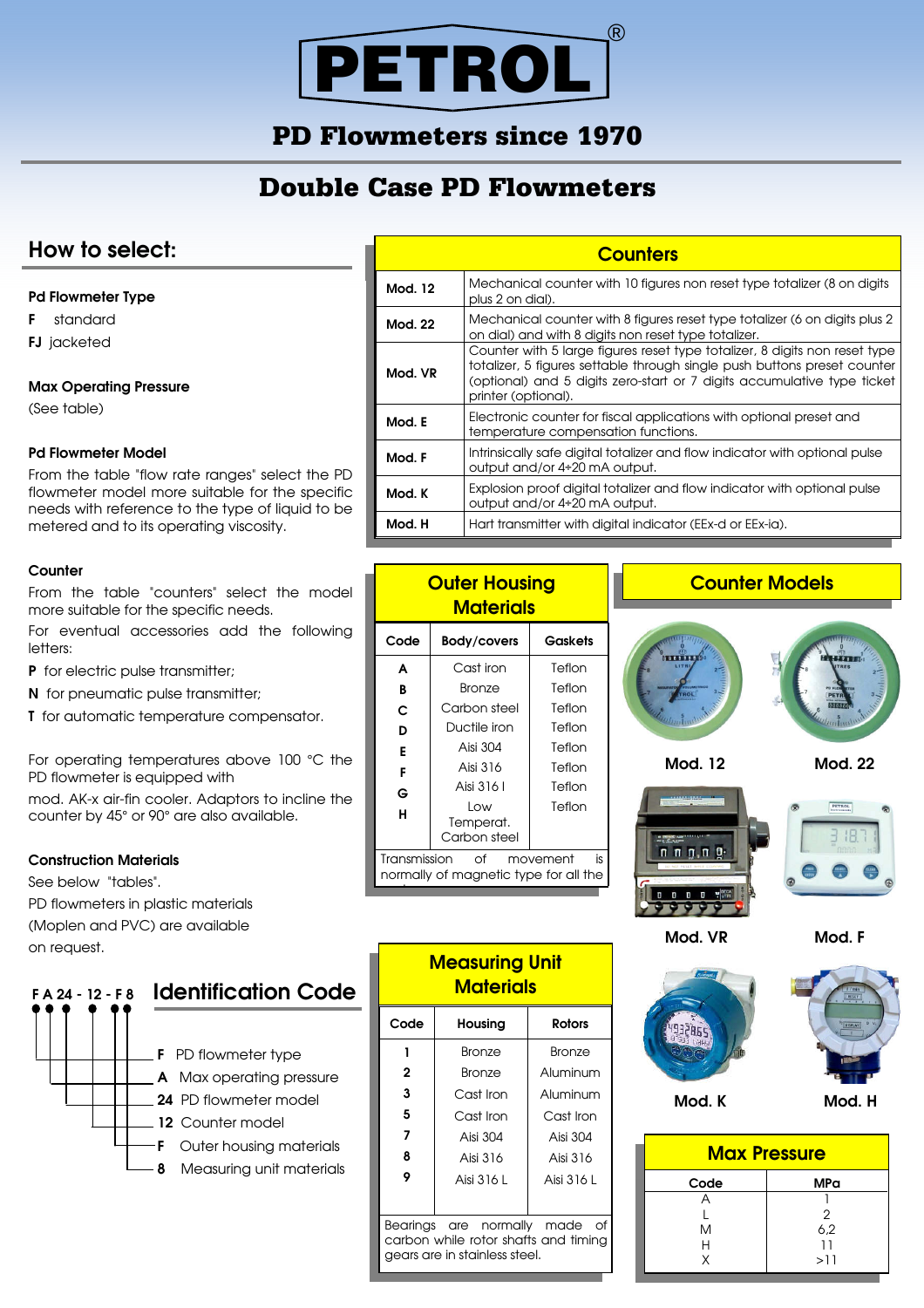# PD Flowmeters since 1970

# Double Case PD Flowmeters

| Flow Rate Ranges (m <sup>3</sup> /h) |            |                         |                    |                         |                |                 |                 |                          |                  |                 |                  |
|--------------------------------------|------------|-------------------------|--------------------|-------------------------|----------------|-----------------|-----------------|--------------------------|------------------|-----------------|------------------|
|                                      |            |                         | Petroleum products |                         |                |                 | Water           | <b>Chemical Products</b> |                  |                 |                  |
| Mod.                                 | $Ø$ line   | mPa.s<br><b>Service</b> | > 0,5              | $\overline{\mathbf{c}}$ | 10             | 150             | T < 80 °C       | Soda<br>30%              | 50               | 500             | 2000             |
|                                      | 25         | Continuous              | $0,6 \div 2,5$     | $0.5 \div 2.5$          | $0.2 \div 3.5$ | $0,05 \div 3,5$ | $0.5 \div 2.3$  | $0.2 \div 2.5$           | $0,1 \div 3,5$   | $0,02 \div 2,5$ | $0,008 \div 2$   |
| 51                                   | 40         | Intermittent            | $0,6 \div 3,5$     | $0.5 \div 3.5$          | $0.2 \div 4$   | $0.05 \div 4$   | $0.5 \div 2.8$  | $0.2 \div 3.5$           | $0,1 \div 4$     | $0.02 \div 3.5$ | $0,008 \div 2,5$ |
|                                      | 25         | Continuous              | $1 \div 4.5$       | $0,8 \div 4,5$          | $0,3 \div 6$   | $0,07 \div 6$   | $0.9 \div 4$    | $0,3 \div 4,5$           | $0,15 \div 6$    | $0,04 \div 4,5$ | $0,015 \div 3,5$ |
| 11                                   | 40         | Intermittent            | 1 ÷ 6              | $0,8 \div 6$            | $0.3 \div 7$   | 0.07 ÷ 7        | $0.9 \div 5$    | $0,3 + 6$                | $0,15 \div 7$    | $0,04 \div 6$   | $0,015 \div 4,5$ |
|                                      | 40         | Continuous              | 2 ÷ 9              | $1,5 \div 9$            | $0.6 \div 13$  | $0,15 \div 13$  | $1,8 \div 8,5$  | $0,6 \div 9$             | $0.3 \div 13$    | 0,08 ÷ 9        | $0,03 \div 7,5$  |
| $12 \,$                              | 50         | Intermittent            | $2 \div 13$        | $1,5 \div 13$           | $0.6 \div 15$  | $0.15 \div 15$  | $1,8 \div 10,5$ | $0.6 \div 13$            | $0.3 \div 15$    | $0,08 \div 13$  | 0,03 ÷ 9         |
|                                      | 50         | Continuous              | $2,5 \div 14$      | $2 \div 14$             | $1 \div 20$    | $0,25 \div 20$  | $2,3 \div 13$   | $1 \div 14$              | $0.5 \div 20$    | $0,12 \div 14$  | $0,05 \div 12$   |
| 22                                   | 65         | Intermittent            | $2,5 \div 20$      | $2 \div 20$             | $1 \div 24$    | $0,25 \div 24$  | $2,3 \div 16,5$ | 1 ÷ 20                   | $0.5 \div 24$    | $0,12 \div 20$  | $0,05 \div 14$   |
|                                      | 50         | Continuous              | $5 \div 25$        | $4 \div 25$             | 2 ÷ 35         | $0.5 \div 35$   | $4,5 \div 22,5$ | $2 \div 25$              | 1 ÷ 35           | $0,25 \div 25$  | $0,1 \div 20$    |
| 53                                   | 80         | Intermittent            | 5 ÷ 35             | $4 \div 35$             | 2 ÷ 40         | $0.5 \div 40$   | $4,5 \div 28$   | 2 ÷ 35                   | 1 ÷ 40           | $0,25 \div 35$  | $0,1 \div 25$    |
|                                      | 50         | Continuous              | $6,5 \div 35$      | 5 ÷ 35                  | $2,5 \div 50$  | $0,6 \div 50$   | 6 ÷ 34          | $2,5 \div 35$            | $1,2 \div 50$    | $0,3 \div 35$   | $0,12 \div 30$   |
| 13                                   | 80         | Intermittent            | $6,5 \div 50$      | 5 ÷ 50                  | $2.5 \div 60$  | $0.6 \div 60$   | 6 ÷ 42          | $2.5 \div 50$            | $1.2 \div 60$    | 0.3 ÷ 50        | $0,12 \div 35$   |
|                                      | 80         | Continuous              | $13 \div 65$       | $10 \div 65$            | $4,5 \div 90$  | $1,2 \div 90$   | $12 \div 60$    | $4,5 \div 65$            | $2,3 \div 90$    | $0,6 \div 65$   | $0,25 \div 55$   |
| 14                                   | 100        | Intermittent            | 13 ÷ 90            | 10 ÷ 90                 | $4.5 \div 110$ | $1,2 \div 110$  | $12 \div 75$    | $4,5 \div 90$            | $2,3 \div 110$   | 0,6 ÷ 90        | $0,25 \div 65$   |
| 24                                   | 80         | Continuous              | $18 \div 90$       | $14 \div 90$            | $6 \div 125$   | $1,5 \div 125$  | 16 ÷ 80         | 6 ÷ 90                   | $3 \div 125$     | $0.75 \div 90$  | $0,3 \div 75$    |
|                                      | 100        | Intermittent            | $18 \div 125$      | $14 \div 125$           | 6 ÷ 150        | $1,5 \div 150$  | 16 ÷ 100        | 6 ÷ 125                  | 3 ÷ 150          | $0,75 \div 125$ | $0,3 + 90$       |
| 16                                   | 100<br>150 | Continuous              | $24 \div 110$      | $18 \div 110$           | $8 \div 150$   | $2 \div 150$    | $20 \div 100$   | $8 \div 110$             | $4 \div 150$     | $1 \div 110$    | $0.4 \div 90$    |
|                                      |            | Intermittent            | $24 \div 150$      | $18 \div 150$           | $8 \div 180$   | $2 \div 180$    | $20 \div 125$   | 8 ÷ 150                  | $4 \div 180$     | 1 ÷ 150         | $0.4 \div 110$   |
|                                      | 150        | Continuous              | $35 \div 150$      | $25 \div 150$           | $12 \div 210$  | 3 ÷ 210         | $30 \div 140$   | $12 \div 150$            | 6 ÷ 210          | $1,5 \div 150$  | $0.6 \div 125$   |
| 18                                   | <i>200</i> | Intermittent            | $35 \div 210$      | $25 \div 210$           | $12 \div 250$  | 3 ÷ 250         | $30 \div 175$   | $12 \div 210$            | 6 ÷ 250          | $1,5 \div 210$  | $0.6 \div 150$   |
|                                      | 150        | Continuous              | $40 \div 190$      | $30 \div 190$           | $15 \div 270$  | $4 \div 270$    | $35 \div 180$   | $15 \div 190$            | $7.5 \div 270$   | $2 \div 190$    | $0.8 \div 160$   |
| 28                                   | 200        | Intermittent            | $40 \div 270$      | 30 ÷ 270                | $15 \div 320$  | $4 \div 320$    | 35 ÷ 225        | 15 ÷ 270                 | $7.5 \div 320$   | $2 \div 270$    | $0.8 \div 190$   |
|                                      | 200        | Continuous              | $60 \div 270$      | $40 \div 270$           | $20 \div 380$  | $4,5 \div 380$  | $50 \div 260$   | $20 \div 270$            | $10 \div 380$    | $2,5 \div 270$  | $2,5 \div 230$   |
| 110                                  | 250        | Intermittent            | 60 ÷ 380           | $40 \div 380$           | $20 \div 450$  | $4,5 \div 450$  | $50 \div 315$   | $20 \div 380$            | 10 ÷ 450         | $2,5 \div 380$  | $2,5 \div 265$   |
|                                      | 250        | Continuous              | $80 \div 350$      | 60 ÷ 350                | $25 \div 500$  | $6,5 \div 500$  | 70 ÷ 330        | 25 ÷ 350                 | $12,5 \div 500$  | $3,5 \div 350$  | $3,5 \div 295$   |
| 112                                  | 300        | Intermittent            | 80 ÷ 500           | 60 ÷ 500                | 25 ÷ 600       | $6,5 \div 600$  | $70 \div 415$   | 25 ÷ 500                 | $12,5 \div 600$  | $3,5 \div 500$  | $3,5 \div 350$   |
|                                      | 250        | Continuous              | $130 \div 600$     | $100 \div 600$          | $45 \div 850$  | 10 ÷ 850        | $120 \div 570$  | $45 \div 600$            | $22,5 \div 850$  | 5 ÷ 600         | 5 ÷ 500          |
| 212                                  | 300        | Intermittent            | $130 \div 850$     | $100 \div 850$          | $45 \div 1000$ | $10 \div 1000$  | $120 \div 700$  | $45 \div 850$            | $22,5 \div 1000$ | 5 ÷ 850         | 5 ÷ 600          |
|                                      | 300        | Continuous              | $160 \div 850$     | $125 \div 850$          | $60 \div 1200$ | $14 \div 1200$  | $140 \div 810$  | $60 \div 850$            | $30 \div 1200$   | 7 ÷ 850         | 7 ÷ 715          |
| 612                                  | 350        | Intermittent            | $160 \div 1200$    | $125 \div 1200$         | $60 \div 1400$ | $14 \div 1400$  | $140 \div 1000$ | $60 \div 1200$           | $30 \div 1400$   | 7 ÷ 1200        | 7 ÷ 840          |
| 114                                  | 350        | Continuous              | $200 \div 1100$    | $150 \div 1100$         | $75 \div 1500$ | $18 \div 1500$  | $180 \div 1050$ | $75 \div 1100$           | $38 \div 1500$   | $9 \div 1100$   | 9 ÷ 925          |
|                                      | 400        | Intermittent            |                    | 200 ÷ 1500   150 ÷ 1500 | $75 \div 1800$ | $18 \div 1800$  | $180 \div 1245$ | $75 \div 1500$           | $38 \div 1800$   | 9 ÷ 1500        | 9 ÷ 1050         |

Ø Line Is the dimension of the flange coupled to the pipe

### **Notes On Flange Identification Code**

Flange size different from standard flange size identified from the digits just after the first digit of each model (i.e. 5**1**: 1" flange, 1**10**: 10" flange) are identified adding the below code after PD Flowmeter model:

- S:1/2", CD:3/4", A:1", AA: 1"1/4, AB:1"1/2, B:2", BC:2"1/2, C:3", D:4", F:6", H:8", L:10", P:14", R:16" (i.e model 16**D** is flanged 4")

### **Notes On Flow Rate Ranges**

It is possible to use "PETROL" PD flowmeters outside specified flow rate ranges and viscosities but in such cases it is necessary to consult the factory. Continuous service means 8/24 hours of operation per day. The max allowed flow rate is about 20% higher than that shown on the table.

For liquid with a viscosity above 10 cP is normally specified a 1:10 flow rate range within the limits mentioned in the table.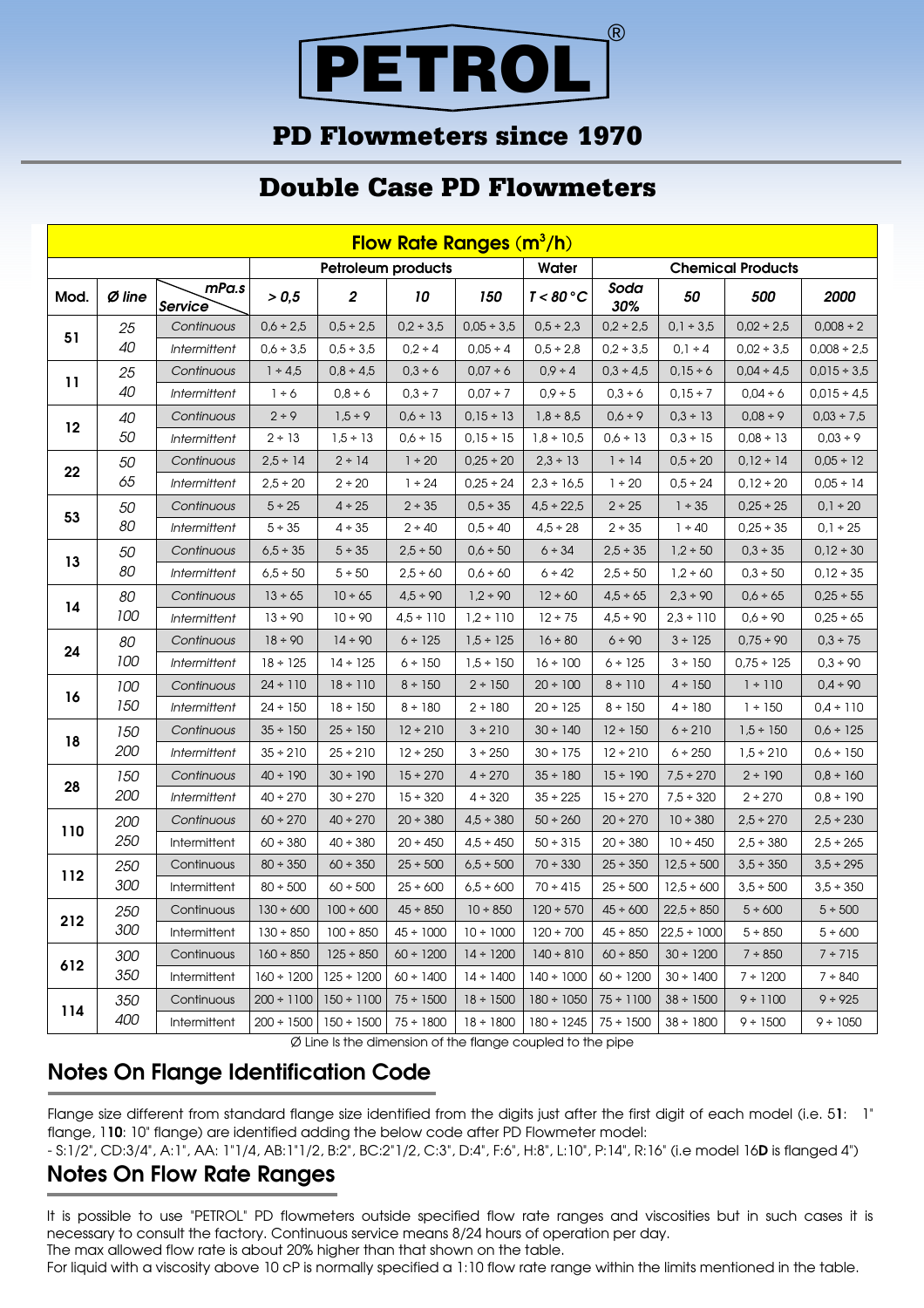

## PD Flowmeters since 1970

# Double Case PD Flowmeters



Dimensions and characteristics subject to change without notice.



### **Calibration Lab**

The Petrol Instruments Calibration Laboratory is a facility composed by n.4 tank provers (10.000, 5.000, 1.000 and 100 litres) attested by Italian Metric Office. Every Petrol Instruments PD Flowmeter is calibrated in this laboratory ensuring that meter performance are respected before delivery the same to our customers.

### **Main Application Fields**

- Petroleum Industry
- Petrochemical Industry
- Chemical Industry
- Pharmaceutical Industry
- Crude Oil Extraction
- Power Plants Industry  $\overline{\mathscr{L}}$
- Ł Ships and Steel Making Industry

Please consult factory for special applications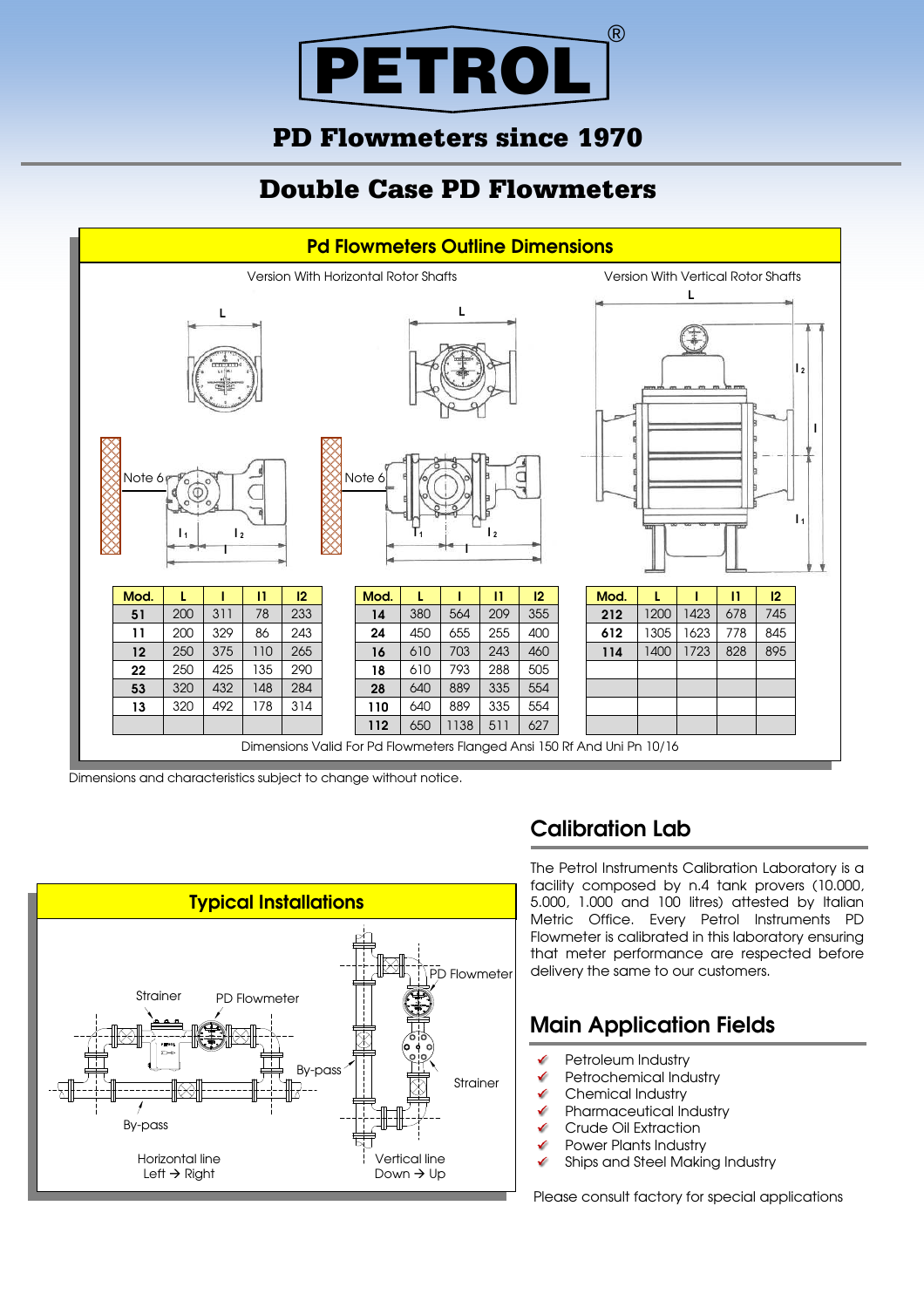## PD Flowmeters since 1970

## Double Case PD Flowmeters



### **Specialist**

During the years "PETROL INSTRUMENTS" has accumulated a very strong experience to allow also the production of PD flowmeters suitable for the heaviest operating conditions in the more different industrial fields such as: the measurement of blood, of phtalic and of maleic anhydride, of crude oil on well-heads, of heavy oils at high temperatures and of sea water.

Such a technical background and the investments yearly destined to the research in the field of the volumetric measurement of liquids have till now satisfied each particular need of the customers. Here below there are some pictures of PD flowmeters for special applications and after are listed the most significant references for crude oil extraction industry and for power generation plants.

### **Homologations:**

- Approval n. 347828 dated 28/07/70, issued by Italian Weight and Measure Department, for legal and custody transfer applications in Italy.
- Approval n. 10596 dated 10/09/2004, issued by Italian Weight and Measure Department, for the legal application in Italy of the "Master Meters Petrol Instruments".
- Compliance with OIML R117.
- Approval n. 23679 dated 25/04/2006 issued by the Russian Authority for the legal use in Russia.
- MIGAS Approval issued by the Indonesian Authority for the legal use in Indonesia.
- DPR Approval issued by Department of Petroleum Resources for the legal use in Nigeria.
- Approval issued by AQSIC (PAC) for the legal use in China.
- Hellenic Metrology Approval dated 11/05/12 issued by the Hellenic Authority, for the legal use in Greece.
- MID Evaluation Certificate n. MID\_127\_EC\_01 rev.0 (Class 0,3) for Petrol Instruments PD Meters dated 29/09/2017 issued by KIWA.
- NMIN/SIRIM Approval issued by NMIM for the legal use in Malaysia.
- Kazakhstan Pattern Approval for the legal use in Kazakhstan.
- Approval n. 00227PED12001A2 rev.0 dated 17/01/2017 issued by Pascal, attesting the conformity of our products to the PED directive n. 2014/68/EU.
- EC Declaration of Conformity (ATEX, PED).
- ISO 9001:2015 Certificate issued by Bureau Veritas Italia.
- ISO 14001:2004 Certificate issued by IQNet.